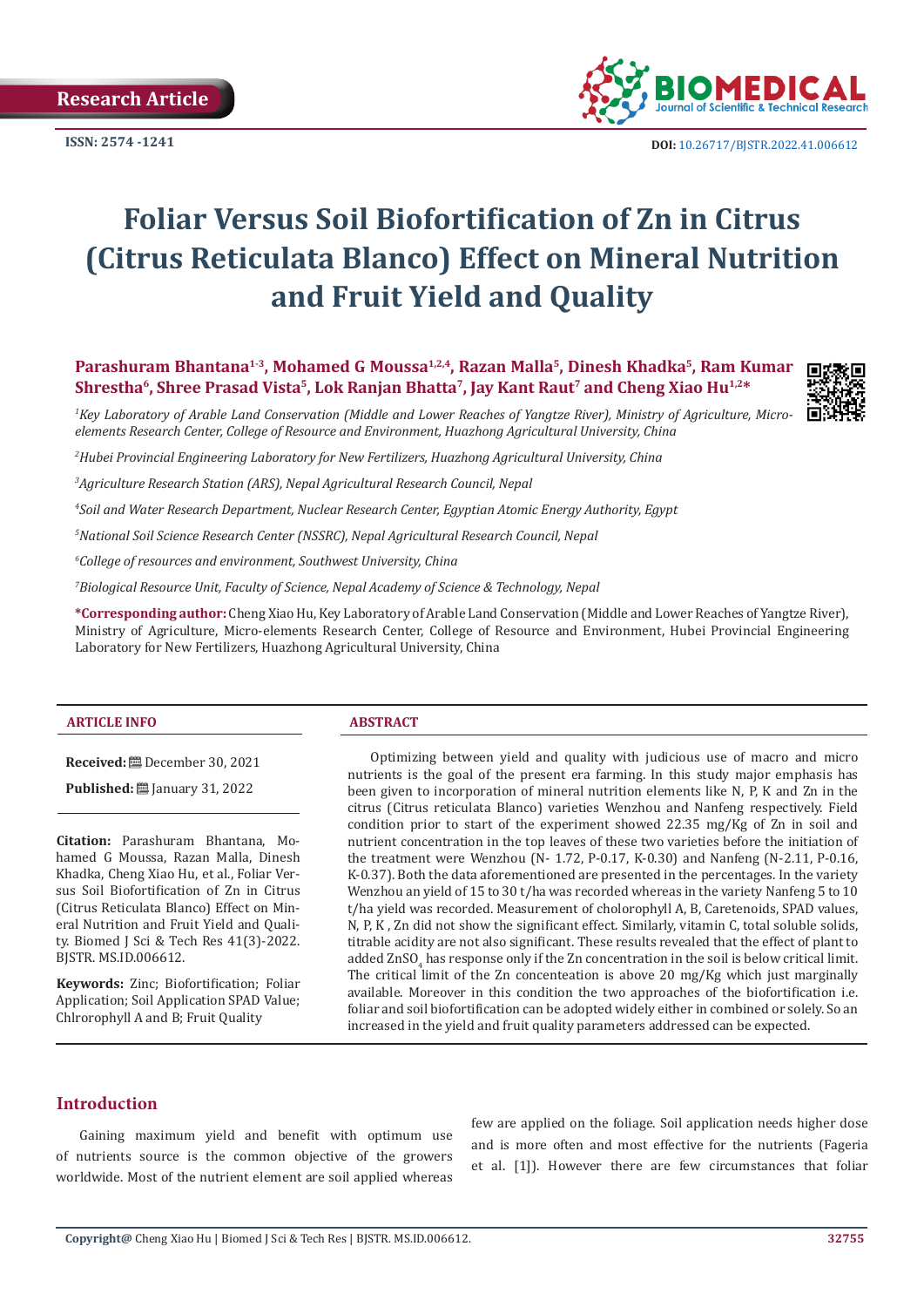application of nutrient is more economic and effective. Application of soil fertilizers is done on the basis of soil test where as foliar application is done on the basis of visible cues or detailed plant tissue examination. So correct diagnosis of the nutrient deficiency is the fundamental for the successful foliar fertilization (Fageria, et al. [1]). Moreover some peculiar traits which are required for foliar application of nutrient elements are higher leaf area index so as to absorb nutrients elements instantly. The nutrient elements should be applied more than once based on the severity symptoms. Highly soluble fertilizer can be applied in the optimum temperature and sunshine avoiding leaf burning. Foliar application of the fertilizer can complement to the soil application. Such foliar application can be sprayed in combination with insecticides, postemergence herbicides or fungicides with increased the net benefit by reducing the cost of application (Fageria, et al. [1]). Moreover multiple nutrient elements such as Fe, Zn and Cu can be mixed and sprayed together which saves both time and money (Bhantana, et al. [2]).

The growth and development of plant is enhanced by effective application of proper amount of nutrient in the root zone. And adverse effect on plant growth and development is appeared due to failure to apply balanced fertilization. So not only Zn but also each and every nutrient required for balanced fertilization i.e. an application of macro and micro nutrient elements such as N, P, K, Ca, Mg, S, Fe, Mn, Zn, B, Mo, Cu, Cl, Ni etc in proper amount (Kumar, et al. [3]). Zn is an important micronutrient for plants. Zinc in soil and plant nutrition is becoming major concern over the more than forty different countries worldwide (Alloway [4]). Some examples of soil which are deficient in Zn are calcareous soil, sandy soil, tropical weathered soil, saline soil, waterlogged soil and heavy clay soil etc. (Alloway [4]). In the soil solution there is decrease in Zn by 30 fold with each unit increase in pH from 5- 7. When soil pH is higher than 8 the zinc bound more strongly causing poor availability of the Zn in soil solution (Cakmak, et al. [5]). Heavy fertilization with nitrogen is reported to have Zn deficiency in citrus of Florida. This is because that the application of nitrogen increases tissues numbers and sizes and eventually increases Zn hunger, the dilution effect. Similarly nitrogenous fertilizer increase acidity in the soil which increases Zn availability (Swietlik [6]). So a study of physiological response of Zn on fruit yield and quality parameters is taken for this study. Lack of Zn supplementation in daily diet is the major issue for the health of the global citizen (Bhantana et al. [2]). In the present scenario more than 1.1 billion people are suffering from lack of Zn nutrition (Kumssa, et al. [7]). Zinc can be applied to the soil or foliage respectively. There is a huge gap between the Zn supply and Zn requirement. Combined application of both soil and foliar application of Zn is practiced from the time ahead to minimize the gap (Bhantana et al. [2]). Inadequate supply of Zn in human food cause to lead several symptoms. Major symptoms

of the Zn deficiency are growth retardation, delayed sexual and mental development, eczema and hair loss (Barokah, et al. [8]). And it is also reported that about 300 proteins in the human body are Zn dependent (Krezel, et al. [9]).

 Some agronomic, breeding and biotechnological aspect of biofortification are essential to acquire the diversification of food. Monoculture is the key aspect of the reduced Zn fortification to the crop and their final product. Similarly people in the developing countries are highly dependent on plant based food rather than animal based diets (Cakmak, et al. [5]). A gap between daily requirement (40-50 mg Kg-1) and supplement (20 mg Kg-1) is observed (Cakmak, et al. [5]). This is how an agronomic biofortification of cereals and fruits needs to be done. In this study both crop hunger with Zn and Zn hunger for food for the humans is addressed. In citrus orchard Zn is the most frequently occurring nutritional disorder. This is how two conventional used methods soil and foliar application are concurrently practiced. After N, Zn is the most widespread nutritional element frequently threatening the citrus industry. Both flowering and fruit set are affected by the Zn fertilization. Superiority of foliar application over soil application increase the fruit number and weight (Srivastava [10]). So both the methods and amount of application of Zn pertains importance over citrus quality and production (Razzaq, et al. [11]). Use of foliar spray with 0.6% increase tree height, crown width and stem girth. Also fruit diameter, fruit weight, vitamin C and total phenolics is increased in treated plant than untreated (Razzaq, et al. [11]). Hence the use of soil or foliar application solely in agreement to the field condition is practiced in this research. This is how this project is specially focused to deal with crop hunger and human hunger for the Zn.

# **Materials and Methods**

The research was carried out in the Huazhong Agricultural University (HZAU; 30°28′26″N, 114°20′51″E), Wuhan, China. A study on the response of foilar cum soil biofortification of Zn on citrus trees was done in the two varieties namely Wenzhou and Nanfeng in the five year old orchard. Similarly the SPAD (Soil Plant Analysis Development) value of the five leaves per tree were measured as described in the (Ling, et al. [12]). Twenty seedlings of 'Wenzhou' and 'Nanfeng' each were planted in the plant nutrition research block in the year 2014. The treatment consisted of three different levels of Zn application. The three different concentrations of foliar Zn application were 0, 0.5 and 1.0 percentage and the three different concentration of soil applied Zn were 0, 40 and 80 g/tree. Chlorophyll concentration, including Chlorophyll A, Chlorophyll B and caretenoids were measured by treating with 95% ethanol based on the following equation with spectrophotometric observation (Sumanta, et al. [13]).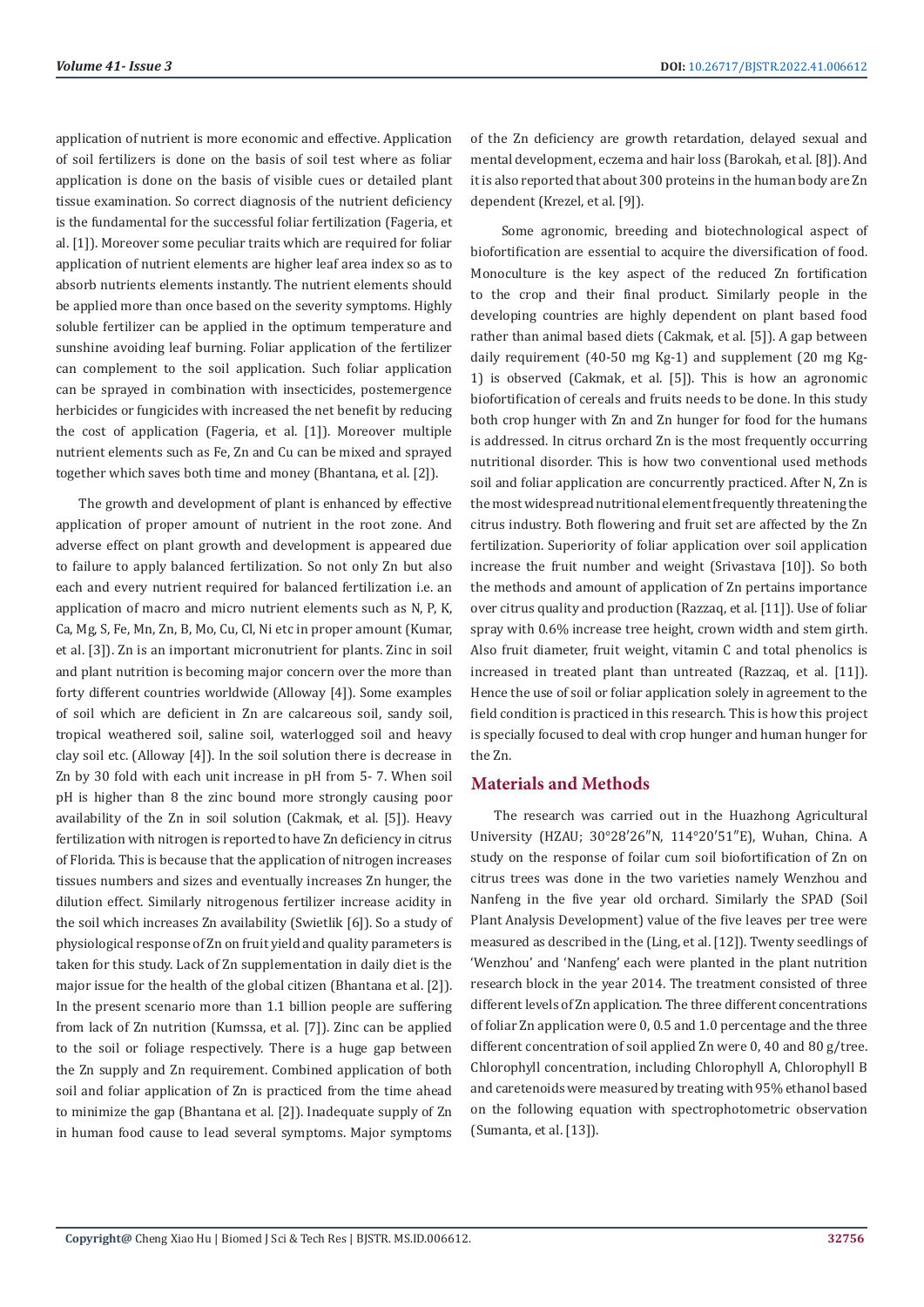$Ch - a \left( \mu g / L \right) = 13.36 A_{664} - 5.19 A_{649}$  $Ch - b$  ( $\mu$ g / L  $) = 27.43 A_{640} - 8.12 A_{664}$  $C x + c$  ( $\mu$ g *L*) = (1000 $A_{\alpha}$  – 2.13Ca – – 97.63Cb)/209

Similarly the data on SPAD was measured on three different dates 13 May 2019, 10 June, 2019 and 20 July 2019. For the determination of NPK concentration in plant samples, plant samples were dried in forced air oven at  $70^{\circ}$ C to constant weight. Grinding and sieving of dried samples were done through 0.5 mm screen. 0.12g of finely grounded samples were mixed with 5ml of sulphuric acid  $\rm (H_2SO_4)$  and wait for 12 hour for digestion. Then the samples were digested in digestion system of fume hood. The samples were heated to 180oC for 3 hour with addition of  $\rm H_2O_2$ . After fully digested samples to clear white are transferred to 50 ml volumetric flask and dilute to 50 ml with deionized water. The

**Results**

Barbano and Clark 1990; method is used for the determination of N by using Kjeldahl apparatus. Similarly, colorometric method (Lu, [14]) was used to determine the concentration of P after digestion of the plant samples in  $H_2SO_4$ - $H_2O_2$ . Moreover flame photometric technique was used for the determination of K in plant samples after the samples were completely digested in  $H_2SO_4$ - $H_2O_2$ . The digested solution were distillated, filtrated and transferred to 50 ml volumetric flask and diluted to 50 ml with deionized water. The Zn in plant tissue in this study was determined by DTPA (Diethyltriamine pentaacetic acid) extraction-atomic absorption spectrophotometer method as described in (Katyal, et al. [15]). Similarly the vitamin C was measured by titration with 20% oxalic acid as quoted in (Najwa, et al. [16]) and hand held refractrometer was used for the measurement of total soluble solids as described in Echeverria, University of Florida, IFAS. Similarly titrable acididty was measured by titration of fruit juice with NaOH as described in the (Islam, et al. [17,18]).



**Figure 1:** Microgram per litre (μg/L) concentration of chlorophyll A, Chlorophyll B and caretenoids in varying level of Zn application

(A) Foliar application and

(B) Soil Application in the variety Wenzhou.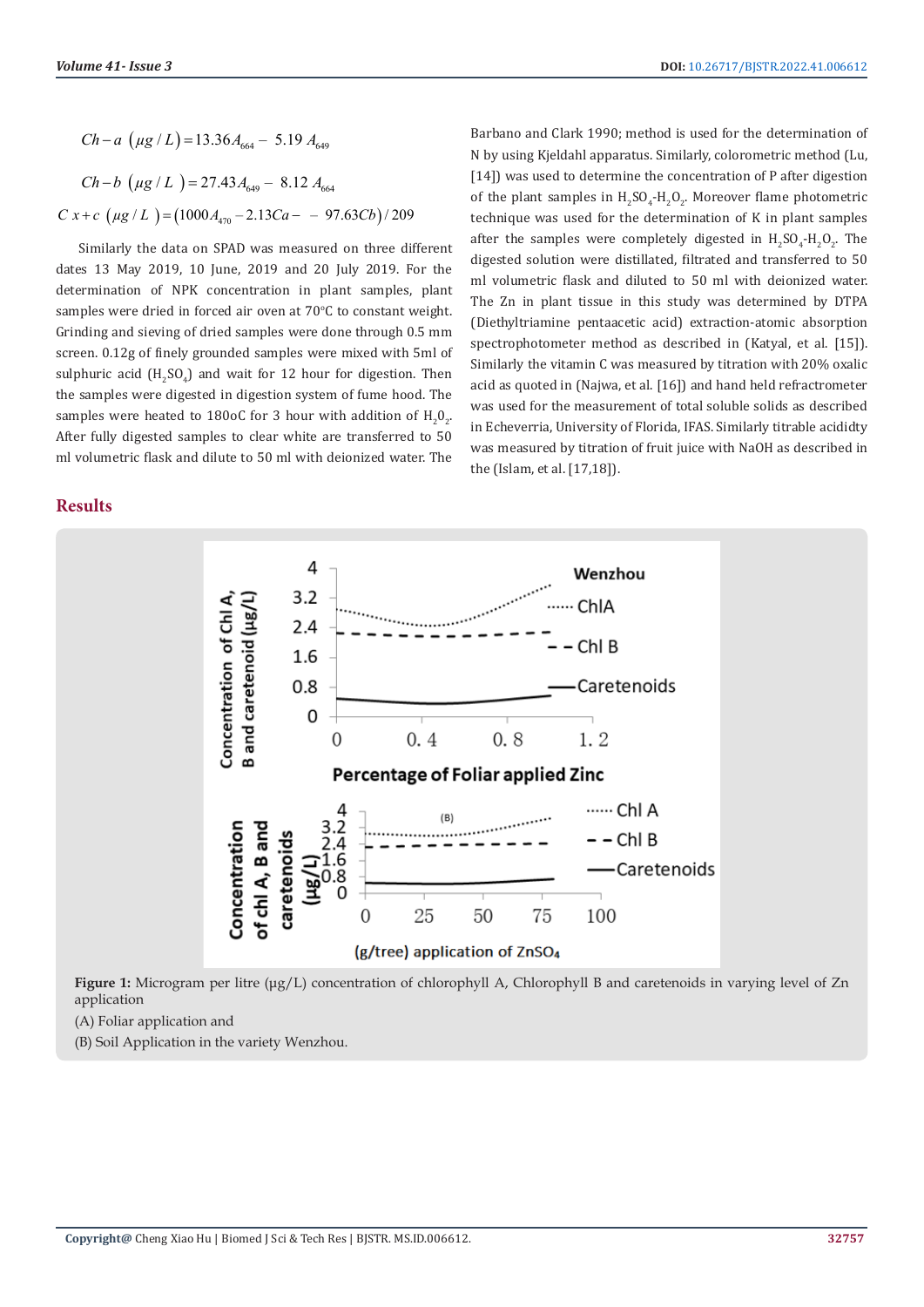The determination of chlorophyll A, chlorophyll B and caretenoids of the variety Wenzhou are shown in the –(Figures 1A-1B)) with foliar spray of 0, 0.5 and 1 percentages and soil application of 0, 40 and 80 g/tree  $\mathrm{ZnSO}_{4}$  respectively. In both figure Chlorophyll A is appeared on the top, Chlorophyll B in the middle and caretenoids in the bottom. Similarly, the determination of chlorophyll A, chlorophyll B and caretenoids of the variety Nanfemg are shown in the (Figures 2A-2B)) with foliar spray of 0, 0.5 and 1 percentages and soil application of 0, 40 and 80 g/tree  $ZnSO<sub>4</sub>$ respectively. Again in the both figures Chlorophyll A is appeared in the top, Chlorophyll B in the middle and caretenoids in the bottom. The concentration of chlorophyll A, chlorophyll B and caretenoids in Wenzhou and Nanfeng as expressed in  $\mu$ g/L showed similar results. The data on soil plant analysis development (SPAD) is shown of in the Figures 3 & 4. The data were recorded in three different dates 13-May, 10-June and 20-July 2019 respectively. More mature the leaf the higher the reading of the SPAD. These SPAD values were arranged in ascending order 13-May, 10-June and 20-July. Besides

the SPAD values in two varieties of citrus was observed similar. Also it appeared that the SPAD values observed similar with foliar application 0, 0.5 and 1 percentages and soil application of 0, 40 and 80 g  $\text{ZnSO}_4$  per tree (Figures 3 & 4). In most of the cases on an average the value of SPAD varied between 40-85. There is no distinct variation in SPAD values with foliar application of  $\rm ZnSO_{4}$  0, 0.5 and  $1\%$  and soil application of  $2nSO_4$  0, 40 and 80 g/tree respectively. Based on the chlorophyll measurement (Figures 1 & 2) and SPAD value (Figures 3 & 4) and that there is not a significant variation in Wenzhou and Nanfeng. Similarly there is no difference between foliar application and soil application of  $2nSO<sub>4</sub>$  in this attributes. Percentages of N, P, K with application of Zn as foliar spray or soil application is shown in the (Figures 4A & 4B)) of the respective (Figures 5-7) respectively. The concentration of nitrogen is higher in Nanfeng than Wenzhou in the parameter N in the study (Figure 5). Conversely the parameter Wenzhou is higher than Nanfeng in the parameter P study (Figure 6).



**Figure 2:** Microgram per litre (μg/L) concentration of chlorophyll A, Chlorophyll B and caretenoids in varying level of Zn application.

(A) Foliar application and

(B) Soil Application in the variety Nanfeng.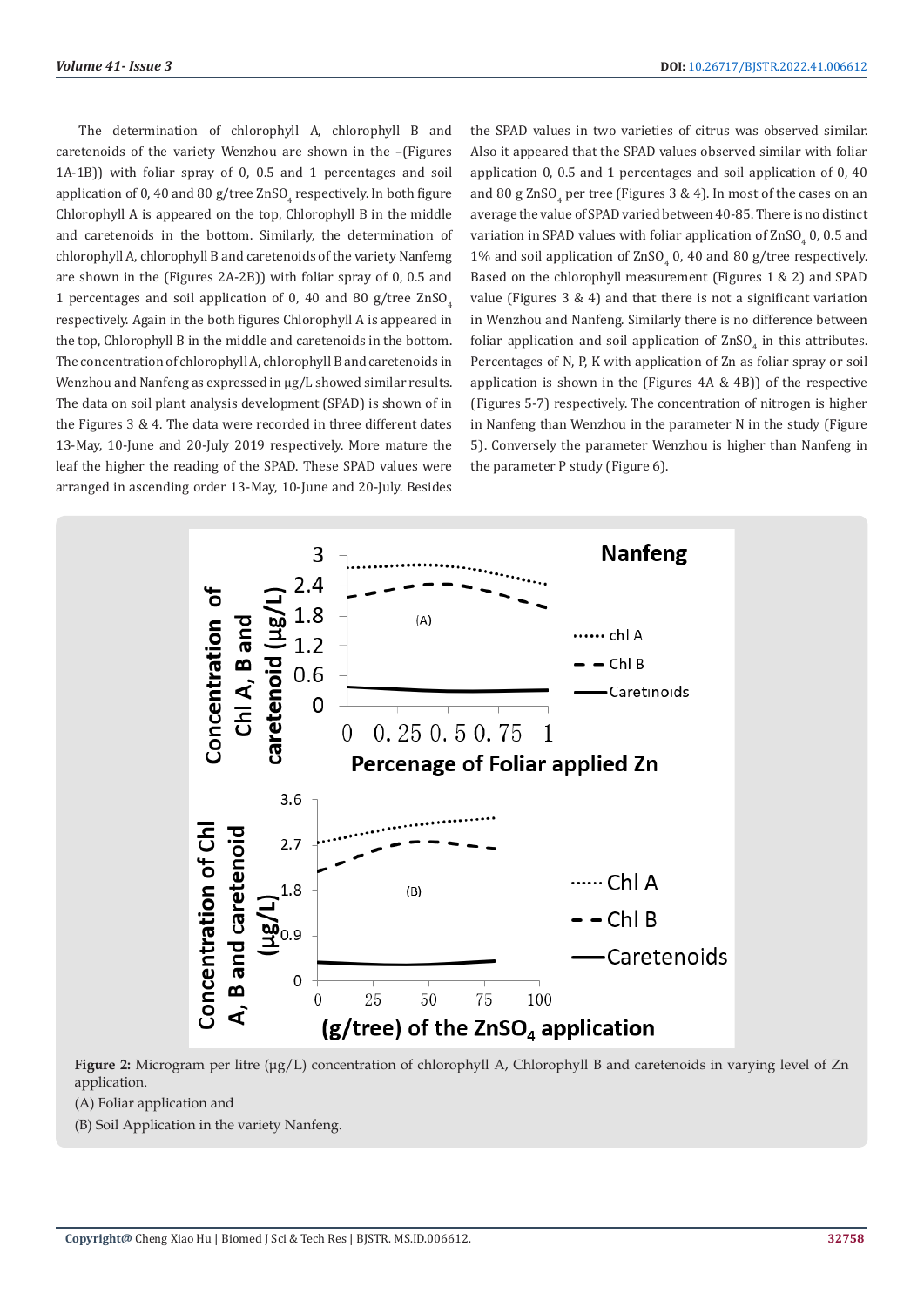

**Figure 3:** SPAD values recorded in varying levels of Zn application

(A) Foliar application and

(B) Soil Application in the variety Wenzhou.



**Figure 4:** SPAD values recorded in varying levels of Zn application

(A) Foliar application and

(B) Soil Application in the variety Nanfeng.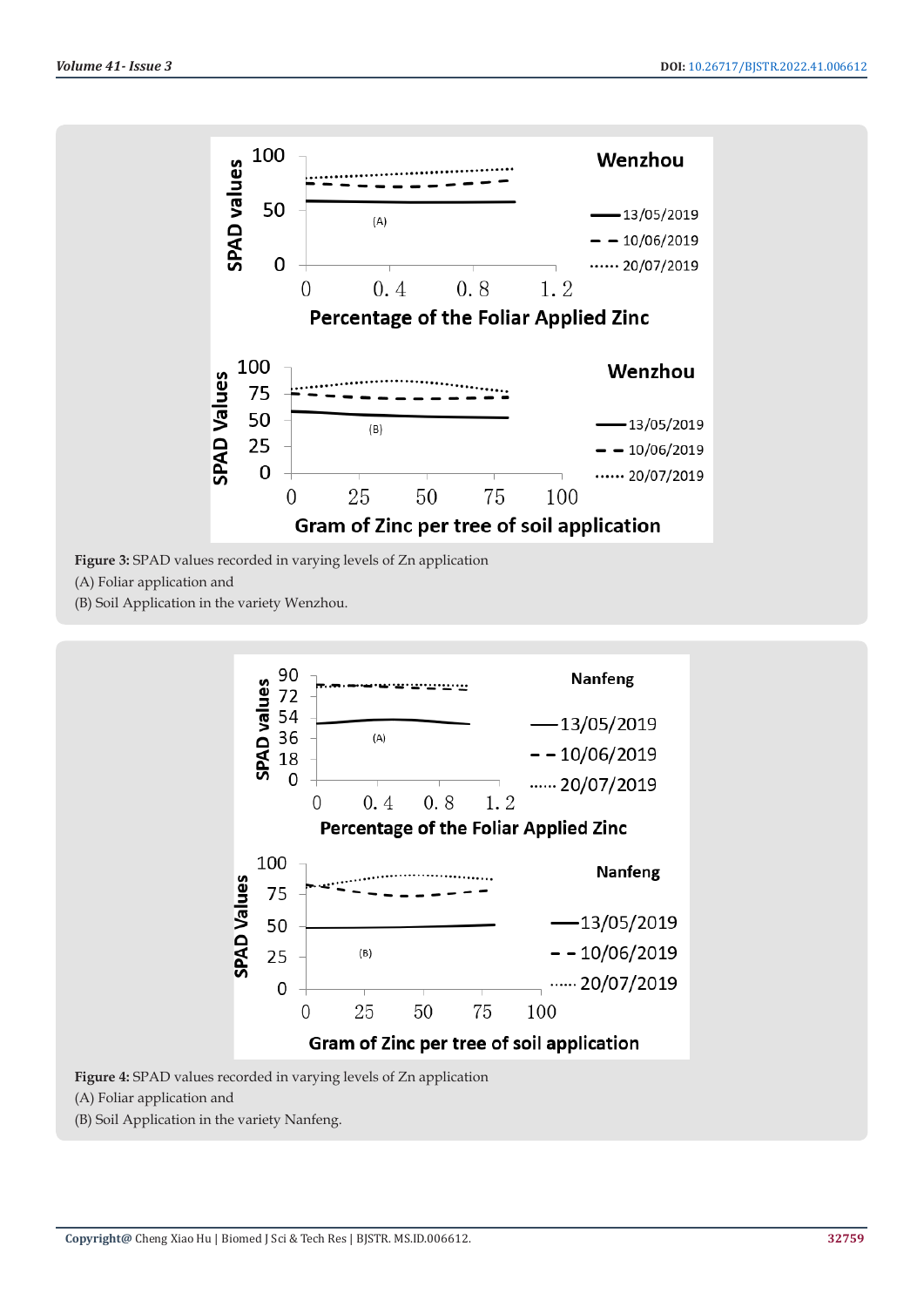

**Figure 5:** Percentages of N recorded in varying levels of Zn application

(A) Foliar application and

(B) Soil Application in the variety Wenzhou and Nanfeng.



**Figure 6:** Percentages of P recorded in varying levels of Zn application

(A) Foliar application and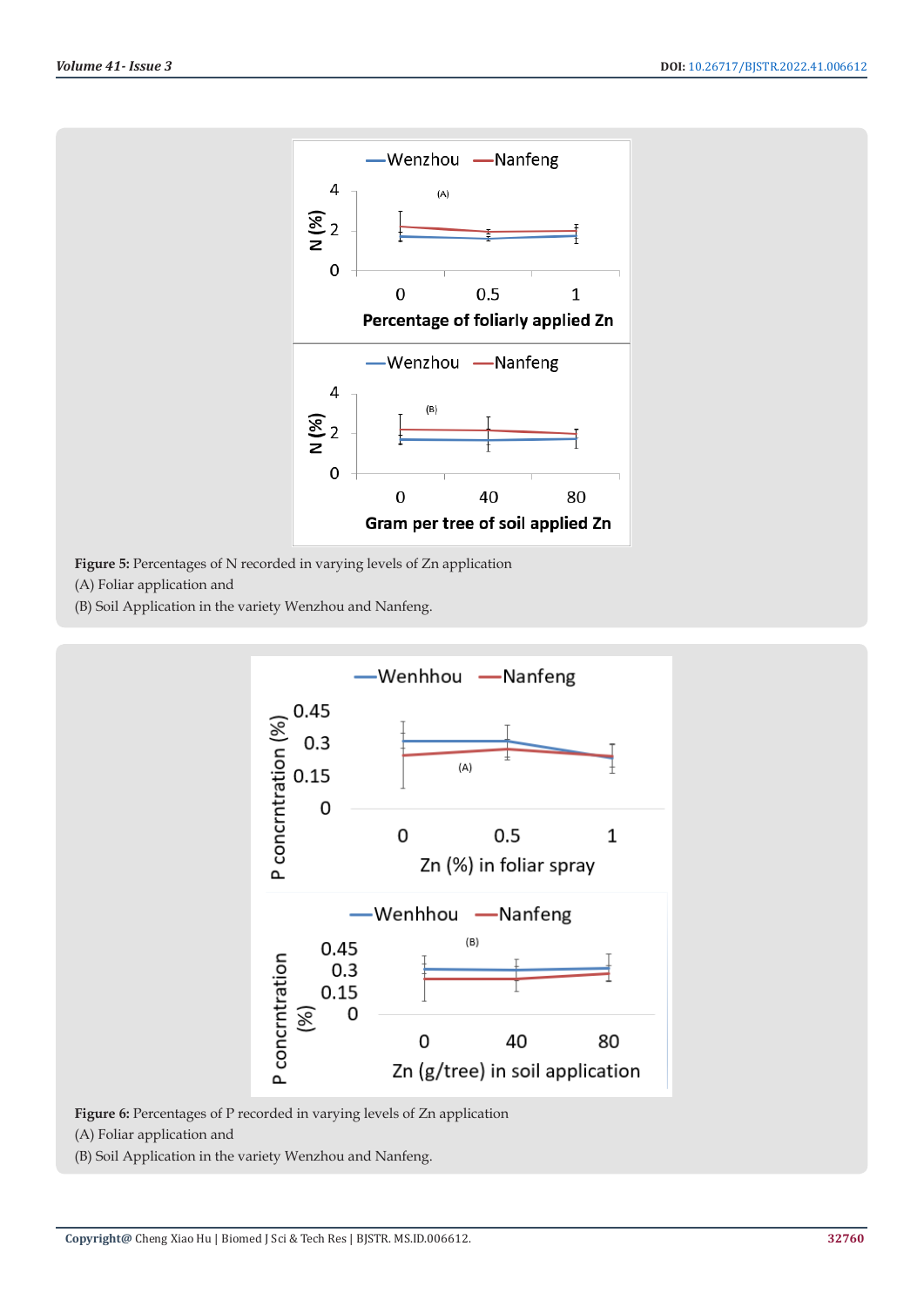Moreover an interaction between Wenzhou and Nanfeng is observed in the (Figure 7) with percentages of K application. When the values of Nanfeng is higher the Wenzhou is lower and vice versa. As shown in all the figures from (Figures 1 & 7) that there is no significant difference in between Nanfeng and Wenzhou varieties. Similarly, the mg of Zn per Kg DM is shown in the (Figure 8). Both in the foliar application and the soil appliation, the Zn content in the Nanfeng is higher than Wenzhou. In the (Figure 8), it seemed a weak interaction between these two varieties for the parameter Zinc concentration. At zero concentration the Nanfeng has higher value of Zn supply than Wenzhou and other higher concentrations for example at 0.5 and 1 percentages of the foliar spray or 40 and  $80$  g/tree of soil application of  $2nSO_4$ . Likewise total fruit yield t/ ha is shown in (Figure 9). The fruit yield varied between 30-10 t/ ha in Wenzhou and it varied between 10-5 t/ha in Nanfeng. Also the vitamin C content in relation to the soil and foliar application

in the foliar versus soil application of Zn is shown in the (Figure 10). However the analyzed data are not significant the value of vitamin C is higher in case of the variety Wenzhou than Nanfeng. It is observed that at zero concentration of foliar application of ZnSO. and at Zero concentration of soil application the vitamin c amount is higher than other amount. Even more the total soluble sugars (TSS) is presented in the (Figure 11). The data are not statistically significant the presented values are similar with the application of foliar or soil applied Zn. Last but not the least another parameters for the study of Zn response is titrable acidity (TA). There is interaction between two varieties for the TA. In the variety Nanfeng there is higher value of TA with application of 0.5% foliar applied Zinc and 40 g/tree application of  $\rm ZnSO_4.$  In the variety Wenzhou the response soil cum foliar application in TA of Zn is the straight line (Figure 12).

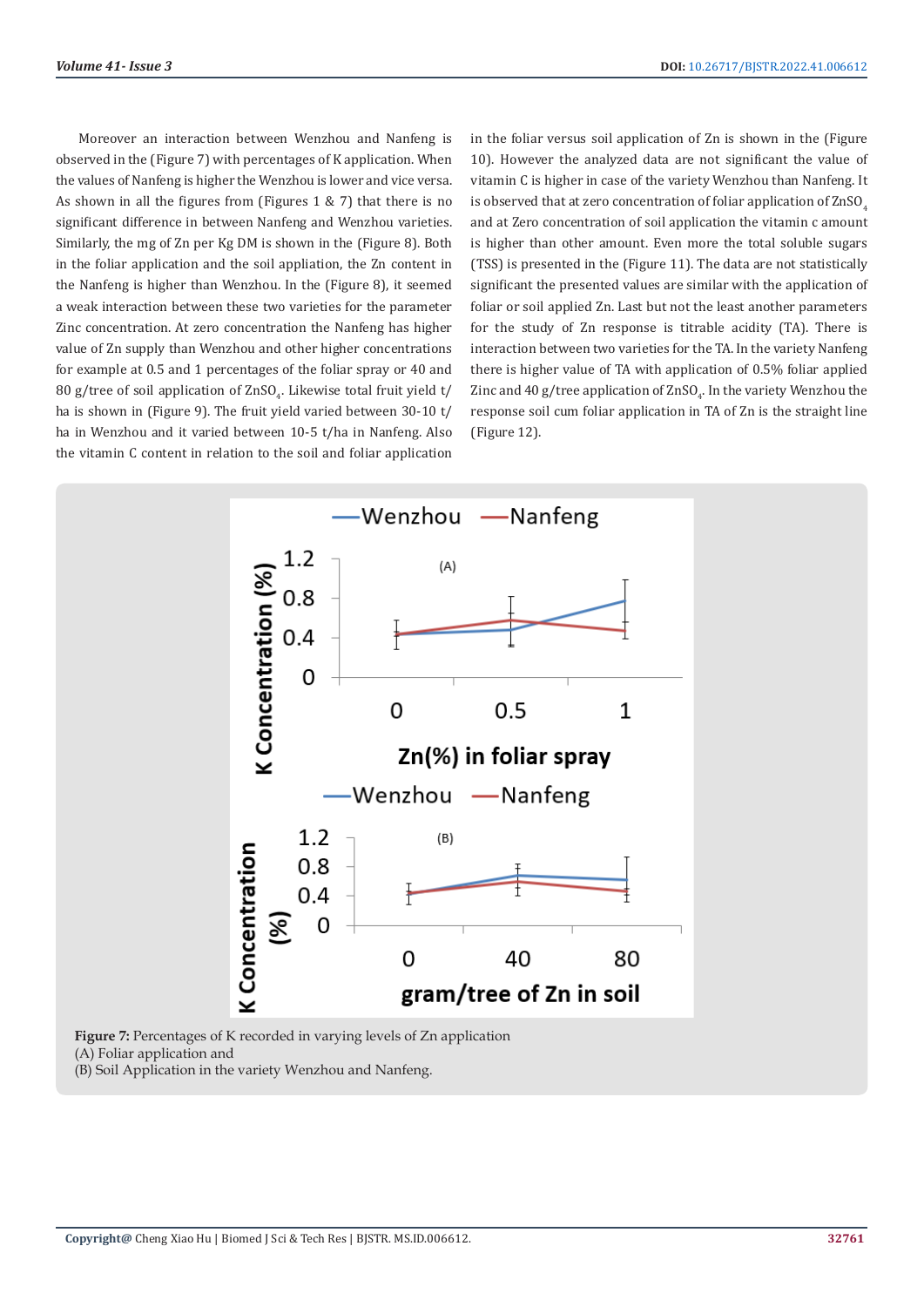

**Figure 8:** Milligram of Zn per Kg dry matter recorded in varying levels of Zn application (A) Foliar application and

(B) Soil Application in the variety Wenzhou and Nanfeng.



**Figure 9:** Total fruit yield (t/ha) recorded in varying levels of Zn application (A) Foliar application and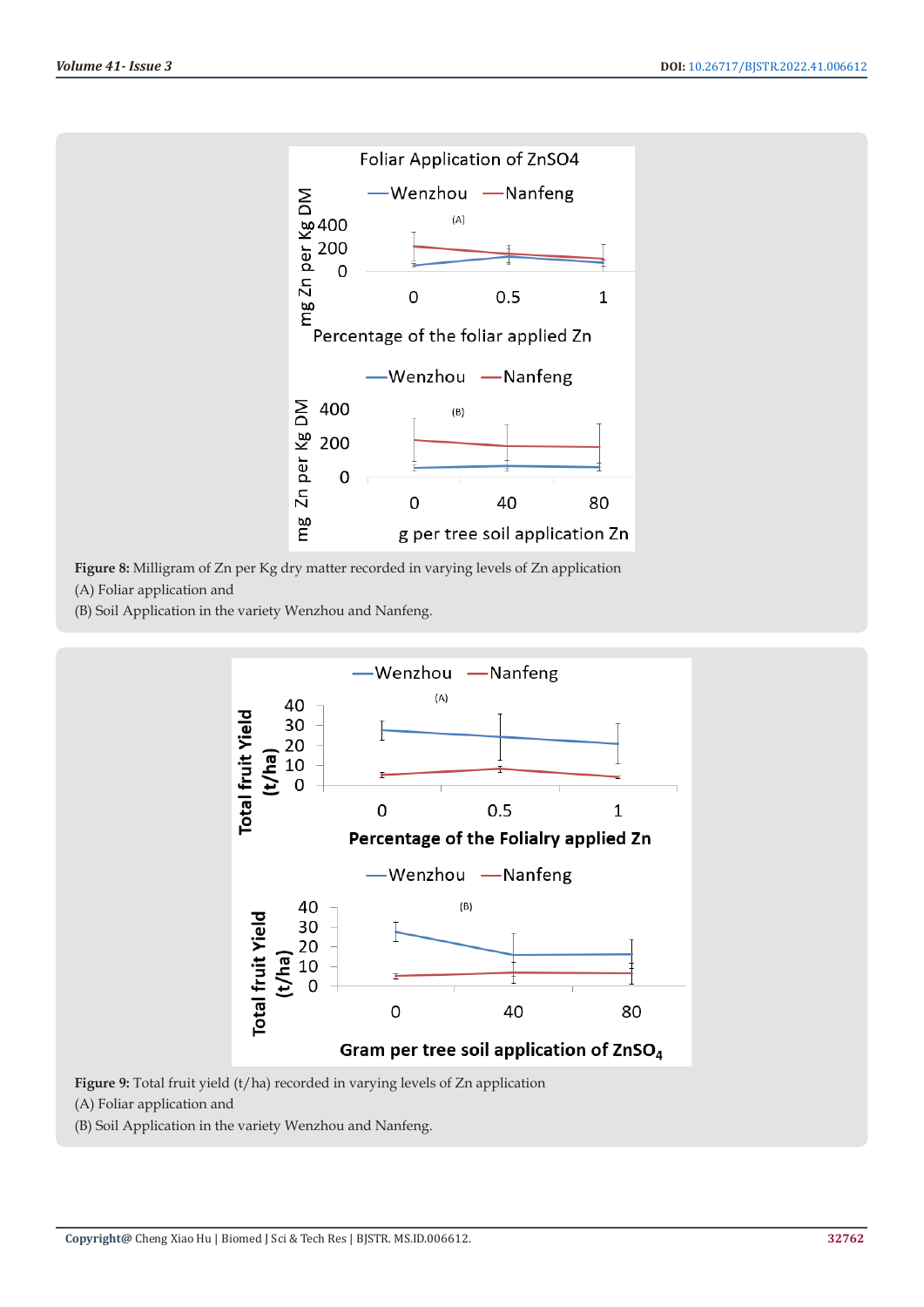

**Figure 10:** Vitamin C (mg/100g) recorded in varying levels of Zn application

(A) Foliar application and

(B) Soil Application in the variety Wenzhou and Nanfeng.



**Figure 11:** Total soluble solids (oBrix) recorded in varying levels of Zn application

(A) Foliar application and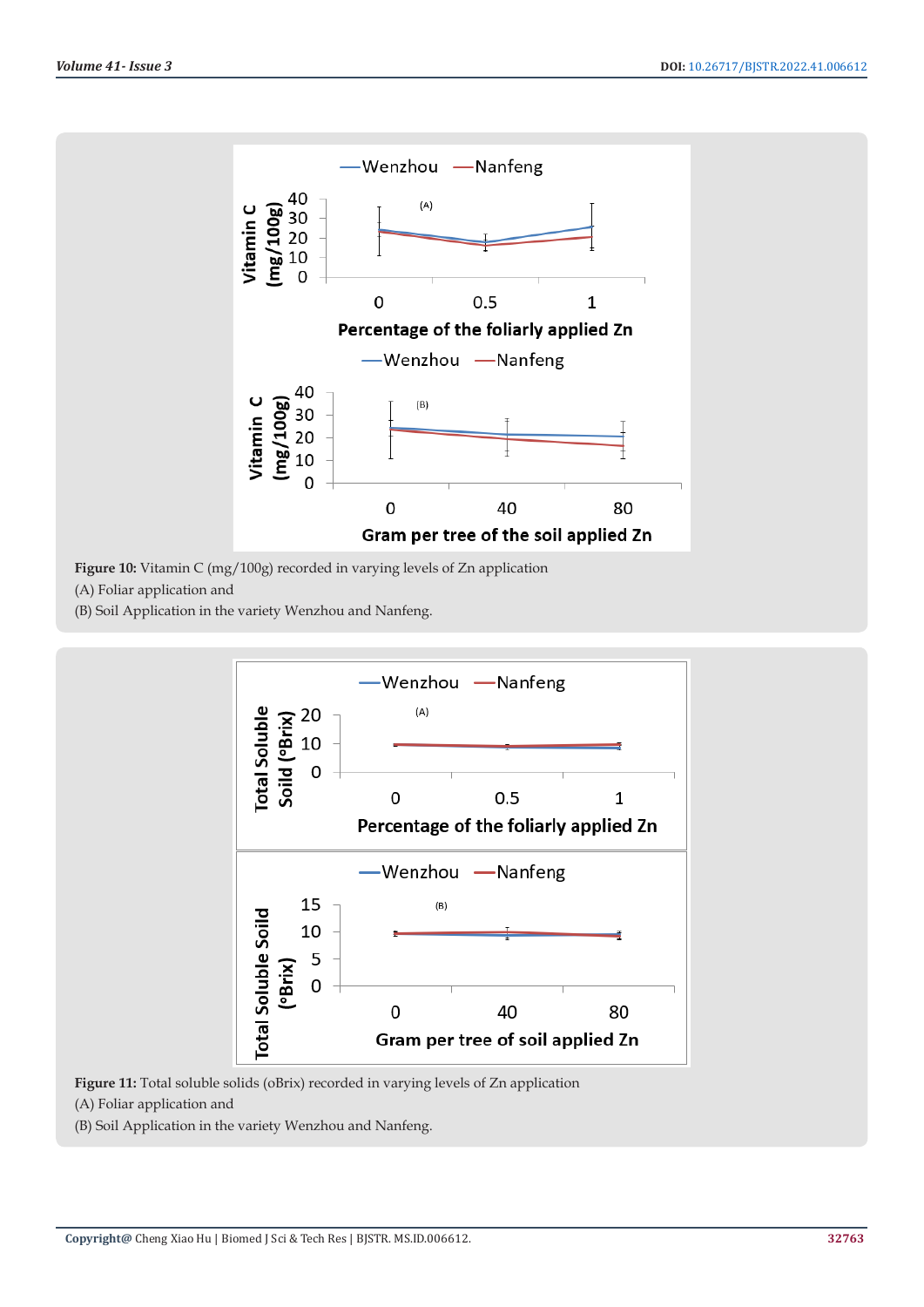

**Figure 12:** Titrable Acidity (%) recorded in varying levels of Zn application (A) Foliar application and

(B) Soil Application in the variety Wenzhou and Nanfeng.

# **Discussion**

Micronutrient like Zn plays pivotal role in the growth and development of plant and occupy an important position due to its essentiality (Dewal, et al. [19]). Even more the role of Zn in plant nutrition and increasing soil productivity increase the importance greater. With regards to increase cropping intensity, intensive cropping with high yielding crop and their varieties even increasing the importance of the micronutrient like Zn in agriculture (Dewal, et al. [19]). The present era farming is highly focused to top yield and quality so the attempt has to be paid for the application of Zn. An emphasis in soil or foliar application or combined application of Zn enhanced plant growth, grain yield and the components of grain quality. Zn is an essential attribute of the plant hormones, green chlorophyll and cytochrome (Dewal, et al. [19]). Similarly Zinc is one of the key nutrient element for the growth and production of plant. It helps in the production of chlorophyll pigment in the crop. There are instances to which production of chlorophyll, caretenoids and increase in yield and quality is achieved by application of Zn (Kandoliya, et al. [20]). For example increase in the chlorophyll is achieved at 45 and 70 days after sowing (DAS) (Kandoliya, et al. [20]). Not only foliar application also soil application of Zn increase the grain yield, protein and gluten content of wheat. This is due to increased photosynthesis with the help of increasing leaf pigment

and enhanced mineral nutrition (Kandoliya, et al. [20]). The highest Zn content in straw and grain is recorded in chelated Zn treatments. Regarding plant nutrition content the chelated Zn appeared highest than the soil application. Similarly, the use of foliar spray increased the fertilizer use efficiency and wheat nutrient content (Kandoliya, et al. [21]).

But in this research as shown in Figures 1 & 2, the chlorophyll A, Chlorophyll B and Caretenoids did not differ in relation to soil and foliar application of the nutrients. Both variety used in the study showed similar response for the chlorophyll A, chlorophyll B and caretenoids (Kandoliya, et al. [21]). SPAD stands for the soil plant analysis development. SPAD is a hand held device used for the rapid, accurate and non-destructive measurement of leaf chlorophyll concentrations. SPAD is used extensively both in the research and agricultural operation with a range of plant species (Ling, et al. [12]). There are a number of scientific papers published in the area of using SPAD measurement (Uddling, et al. [22]). The SPAD meter (Konica-Minolta, Japan) provides alternative to the data provided through the destructive measurement of ethanol based formulation of leaf chlorophyll as shown in the Figures 1 & 2. This alternative method accounts for overcoming the disadvantages of leaf chlorophyll measurement. SPAD is a tool not very expensive, hand held device based on two light-emitting diodes. Measurement of a silicon photodiode receptor with the measurement of leaf transmittance in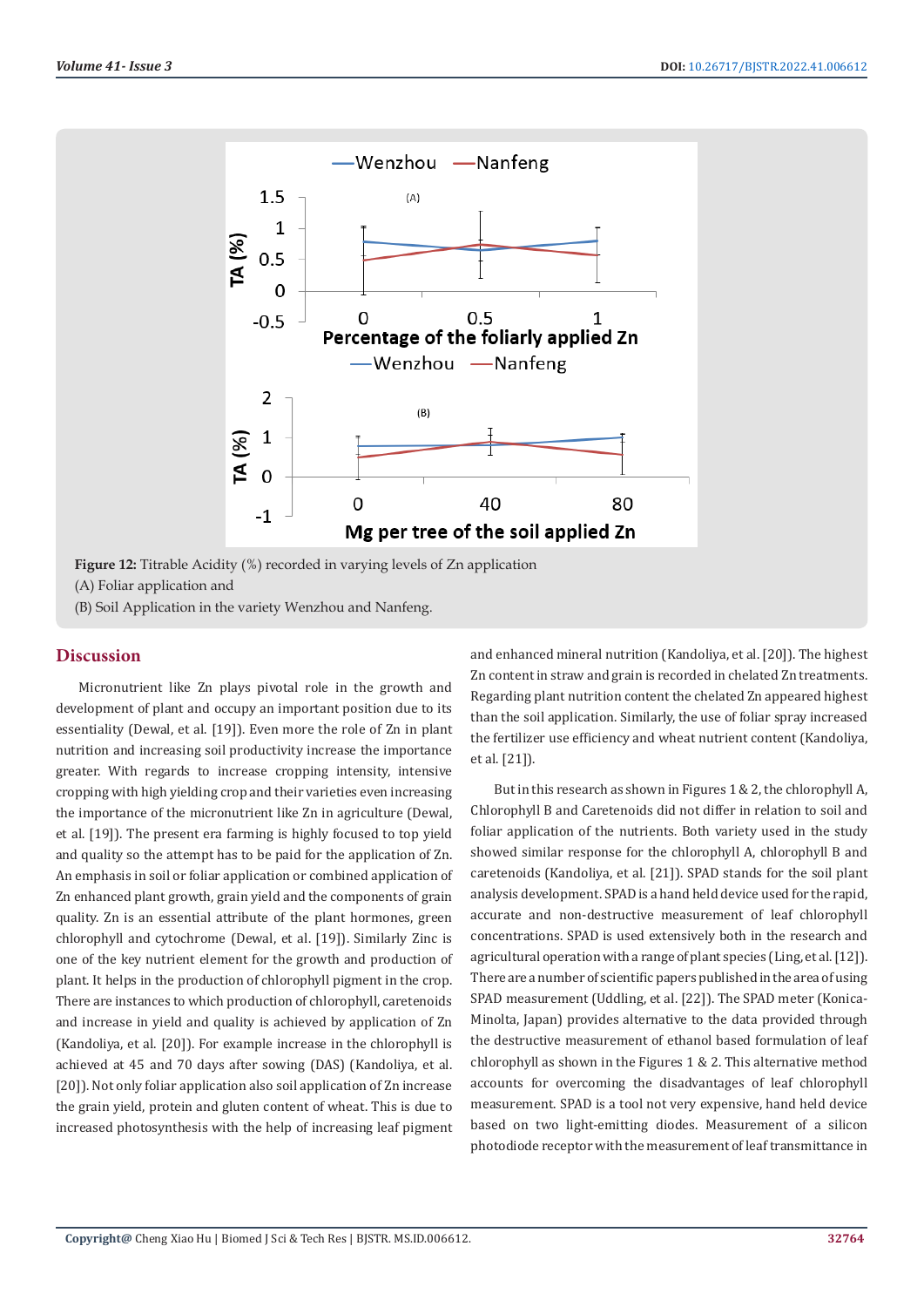the red 650 nm wavelength and 940 nm. The transmittance values are used to derive the relative SPAD meter value are in between 0-50 which is proportional to the chlorophyll concentration in the leaf sample (Uddling, et al. [22]). But in our case the SPAD values varied between 40-80. The recording of the SPAD value differed by the age of the leaf, solar radiation, time of the day, cloudiness etc. Leaf chlorophyll concentration is an important parameter that frequently measures as an indicator of chloroplast development, nitrogen content, photosynthetic capacity or plant health. As mentioned in the (Figures 1 & 2), leaf chlorophyll is destructively quantified in the laboratory. Leaf chlorophyll concentration is an important parameter which correlated with SPAD readings in this study. So *in vivo* measurement of chlorophyll by SPAD should be focused. Yield and quality of the citrus fruit are subjected to balanced fertilization. New shoots in citrus are correlated with fruit yield. Citrus leaves accounts for 21% and 31-44 % of the above ground biomass and above ground nutrients respectively (Roccuzzo, et al. [23]). Earlier study showed distribution of N in different parts of the citrus such as shoots, leaves and fruits (Roccuzzo, et al. [24]). Measurement of the top shoot leaf nitrogen prior to start of the experiment is 1.72% (Wenzhou) and 2.11% (Nanfeng) (Unpublished data). Similarly in the study after application of Zn varied in between 1.18 to 2.25 in both of the varieties either with the application of foliar nutrition or soil. Mineral nutrients composition in the citrus fruits is optimized by application of balanced nutrition. Concentration of nutrients in citrus fruit varied with amount of N(52.70–71.4%), P (66.5–80.4%) and K (68.9–85.9%) (Fan, et al. [25]).

Furthermore, the nutrient requirements per unit of newly developed shoots and fruits were gradually decreased and increased. These information is useful for the pruning and fruit thinning of the citrus orchard (Fan, et al. [25]). Moreover, the concentration of N and K is increased highly in the citrus fruit. Whereas the P is required for the tree growth (Zambrosi, et al. [26]). As presented in the (Figure 5). the concentration of N is higher in the variety Nanfeng in comparison to Wenzhou. The value of N percentage is significant at 0.5% of the foliar application than Wenzhou as shown in the (Figure 5A). In addition an alternate bearing is closely looked and the citrus tree fetched great amount of nutrition which is still unresolved (Martinez-Alcantara, et al. [27,28]. China is one of the key producers of citrus but still there is problematic situation due to low yield, excessive fertilization and alternate bearing. Practice of rational fertilization, quantification of new tissues, nutrient demand rules are suggested for the improvement. Moreover high and stable yield, and high citrus quality in citrus plantation can be achieved (Li, et al. [29]). Application of 180 lb N ac-1yr-1 is recommended to sustain optimal tree growth, maintain high fruit quality and production in the citrus orchard of the Florida (Alva, et al. [30]). The rate, placement and timing is essential to meet the

proper application of the fertilizer. Also organic sources of nutrient for example the leaf litter can be incorporated as fertilizer. However the leaf analysis showed important parameter for the evaluation of nutritional status of the trees an identification of the nutrient budget is important. Measurement of nutrient budget is one of the way to the fertilizer recommendation for the nutrient uptake efficiency (Alva, et al. [30]). The composition of mineral nutrients for example N, P and K in the fruits varied from 1-1.19, 0.14-0.16 and 1.19 to 1.26 respectively (Alva, et al. [31]). The citrus production is higher than other tropical and subtropical fruits including Banana, Mango, Apple , Pear and Peach (Alva et al., 2006). China alone occupies the highest production of citrus fruit in the world (Li, et al. [29]). Citrus production is mainly suited to sandy to clay loam soil. Soil pH of 6.0 is optimal for citrus production however the pH value between 5.5-7.5 is also adequate based on the different rootstock (Alva, et al. [30]). China ranked the first in position to the production of citrus both in the area and yield.

Citrus is one of the key commodity fruit in terms of farmers income, industrialization, poverty alleviation and provides occupation to needy farmers in the south China mountainous region (Li, et al. [29]). Increment in the fruit quality parameters namely yield and quality, vitamin C, total soluble solids, TA, etc with increased application of N, P and K is recorded (Han, et al. [1]). Application of urea 1.75 Kg plant-1 affect the quality of citrus fruit increasing the content of invert sugar by 12.2% and by reducing the vitamin C by 13.3% (Li, et al. [29]). So it has been observed that application of P increase fruit yield but decrease total soluble solids (Obreza, et al. [32]). Despite the numerous attempts has been paid towards the application of N, P, K on citrus fertilization yields mainly depend on cultivar, age, climate and soil physiochemical properties. In Brazil increase application of P increase the yield of lemons (Obreza, et al. [32]). Increase in the size of the fruit and number are accredited to the increased yield in citrus fruit. Firstly balanced fertilization application increase the number of fruits per tree and secondly the increment in the fruit size is recorded (Li, et al. [29]). An speculation was made towards decrease in aluminium toxicity in the soil with an amount of surplus P fertilization (Nakagawa, et al. [33]). P amendment increase TSS in citrus fruit. Application of P increase the citrus yield and quality (Quaggio, et al. [34]). So application of P increase the yield of citrus by 32.6% with increase both in number and size of the fruit. But the mineral nutrients N and P do not have effect on TSS (Li, et al. [29]). Due to limitation of rootstock and plant growth; a high application for P uptake are desirable. So an experiment was designed for the application of 20, 40 an 80 mg Kg-1 P. Increased in the root growth, shoot growth, P nutrition by the uptake of greater number of other nutrients. In case of Rangpur lime there is increase uptake of P by 13-126%. So P use efficiency of citrus tree can be increased by applying the P in the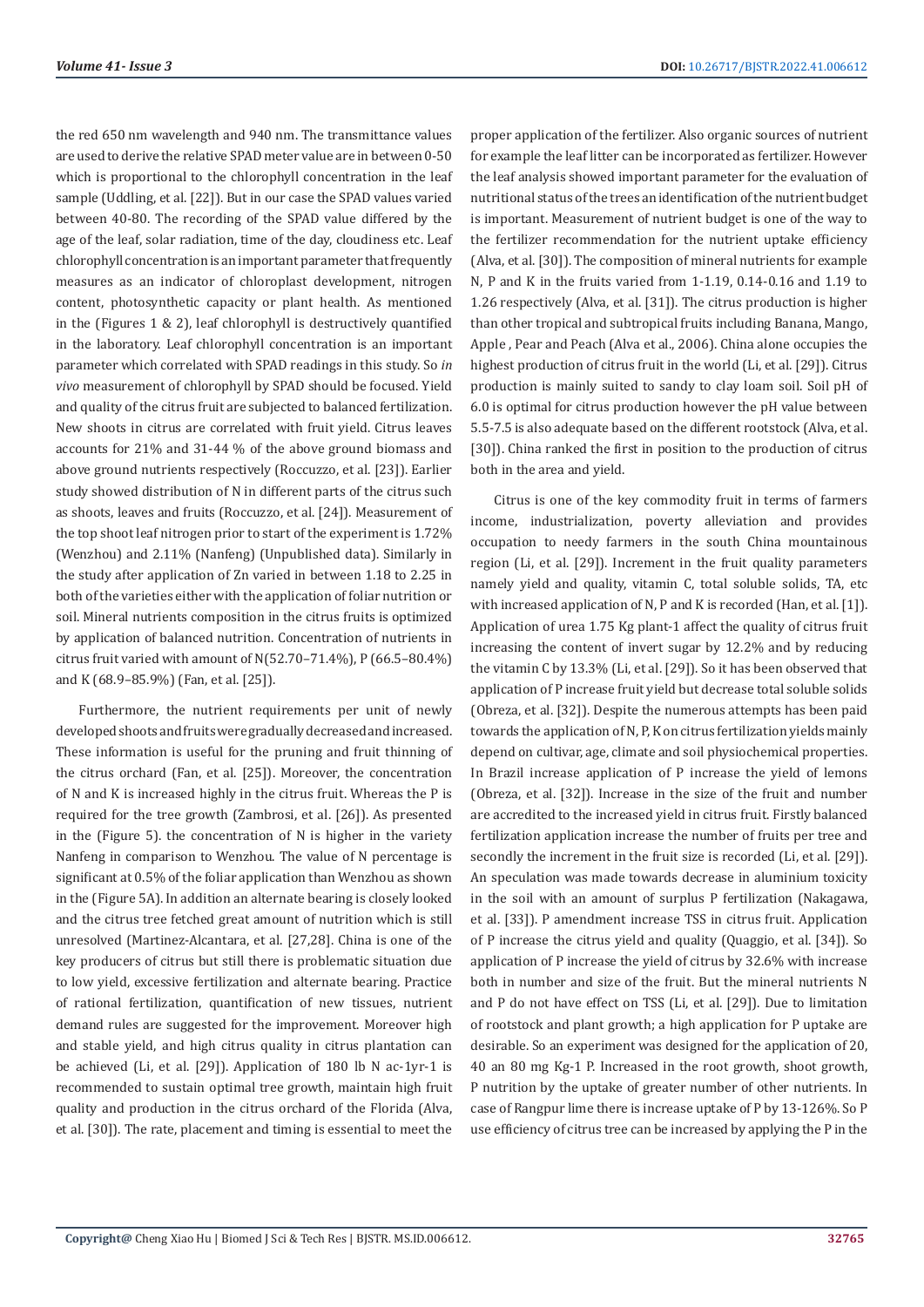deeper strata of the soil and use of better rootstock (Zambrosi, et al. [26]). Potassium has important contribution in yield and quality of the citrus fruit. High amount of K application increase the fruit size and thick and coarse peel. Whereas low amount reduced the size of the fruit with thin peel (Alva, et al. [31]). Similarly the juice acidity is directly proportional to K concentration in the fruit. High acidity is caused by high amount of K and vice versa. Highly available K in soil enduce the uptake of some ions such as magnesium, calcium and ammonium ions (Alva, et al. [31]). The concentration of K in leaf tissue varied between 0.30 to 0.37% before initiation of the treatment (Data not shown). But after initiation of the treatment the value changes to 0.4 to 0.8% in the variety Wenzhou and Nanfeng respectively (Figures 7A & 7B)) in foliar cum soil application of nutrients.

These figures are quiet similar to the data observed in this study. In combined application of 1% urea and 0.8% Zinc sulphate in a every two week interval applied for six year increase the yield and quality of 15 year old apple trees. Increase in yield is solely due to the increase in the mean fruit size (Amiri, et al. [35]). The highest yield observed is 49 Kg/tree with the maximum fruit size (202g). Whereas the lowest yield recorded was 35 Kg/tree with the maximum fruit size 175 g (Amiri, et al. [35]). Lower record of the fruit in the control treatment is due to pre-harvest fruit drop and smaller size of the fruit. As shown in the (Figure 9A); in this study the fruit yield varied from 30 to 15 t/ha in Wenzhou and 5 to 15 t/ha in Nanfeng respectively in the foliar application. But in the (Figure 9B) with soil application of Zn fertilizer increased the yield in Wenzhou to 15-35 t/ha. These Figures also showed the fruit yield in the Nanfeng with foliar or soil application of Zn. The differences in the yield observed is varietal and has not any relation with the Zn application under both soil and foliar application. The concentration of P in top shoot samples prior to start of the experiment are 0.17 and 0.16% in the top shoots of oranges respectively (unpublished data). And in the current study the P concentration varied between 0.15-0.35% respectively. The amount of vitamin C quantified in the concentration of mg per 100 g of fruit is presented in the Figure 10. The vitamin C is measured with titration method. As shown in the Figures 10A & 10B, the vitamin C ranges from 10-25 mg/100 g of the fruit. According to the Najwa and Azrina, 2016, the vitamin C content of the orange, grapefruit, lemon, kaffir lime, lime and musk lime are 58.3, 49.15, 43.96, 37.24, 27.78 and 18.62 mg per 100g respectively. The finding of our research is below than the aforementioned value except in musk lime. However the different method used in the determination has different values for the vitamin C. The use of HPLC method is closely suited to our values as determined by (Najwa, et al. [36]). In the HPLC the 43.61, 31.33, 26.4, 22.36, 21.58 and 16.78 mg/100 g of orange, lemon, grapefruit, lime, kaffir lime and musk lime is observed respectively. Significant

variation is observed in the study of vitamin C of samples by both methods. Both of the methods are suitable for the determination of vitamin C, however the HPLC method is more accurate, precise and specific (Najwa, et al. [36]).

TSS value as measured by the hand refractrometer is shown in the Figure 11. Similarly the value of TA is shown in the Figure 12 by titration with 0.1 N sodium hydroxide solution and phenolphthalein indicator (Suszek, et al. [37]). Total fruit yield ranges from 2.04 to 11.70 Kg/tree in the year 2009 and 5.52 to 32.94 Kg/tree in the year 2010 (Suszek, et al. [37]). Occurrence of drought spell in flowering and fruiting time may cause the difference in the yield. Smaller size of the fruit in the year 2009 cause lower yield. The average size of the fruit as observed was 323g and 310g respectively in the year 2010 and 2009 respectively. The value of TSS in the year 2009 is 6.23 to 8.65 oBrix and in the year 2010 is 6.18 to 9.11 oBrix (Suszek, et al. [37]). These values are close to the values presented in the (Figure 11). Similarly the value of titrable acidity (TA) as observed in this study is shown in the Figure 12. The TA value ranges from 0.53-0.99 % in the year 2009 and 0.40-0.71 % in the year 2010 (Suszek, et al. [37]). These values are in close connection with the data presented in the (Figure 12). Soil Zn concentration measured by DTPA method in mg per kg dry matter is 22.35 (unpublished data) before start of the experiment. This value is higher than the critical value of the Zn in soil. So the plant do not experience Zn deficiency in the treatment. As shown in Figure 9, the yield of two varieties as known as Wenzhou and Nanfeng under foliar as well as soil application of Zn do not differed each other. Symptoms of chlorosis is appeared in some instances but not so severe. So there is no significant difference in the foliar cum soil application of Zn in this study. Based on the feasibility farmers are recommended to choose foliar application Zn than soil application. Since there is not significant variation in the yield and yield attributing parameters in these two treatment in the citrus trees of Wuhan.

## **Conclusion**

Zinc is not only an essential nutrient element but also a heavy metal. So, in spite of the ameliorating effect, Zn has a deleterious effect when applied in excess. This is how due care has to be paid for the successful incorporation of Zn in cropping system. Soil test values are required to judge the concentration of the Zn in soil. Similarly the evaluation of Zn in plant tissue are required. However Zn value differed from soil types, plants and their varieties and crop growth stages. The critical limit for the Zn concentration from the soil in Wuhan, China is 22.35 mg Kg-1. So attention has to be paid for successful incorporation of Zn in an agro ecosystem. In regards to the critical limit research has to be carried out more frequently to access the ground reality in connection with the published literature. Moreover fruit yield and quality like vitamin C, total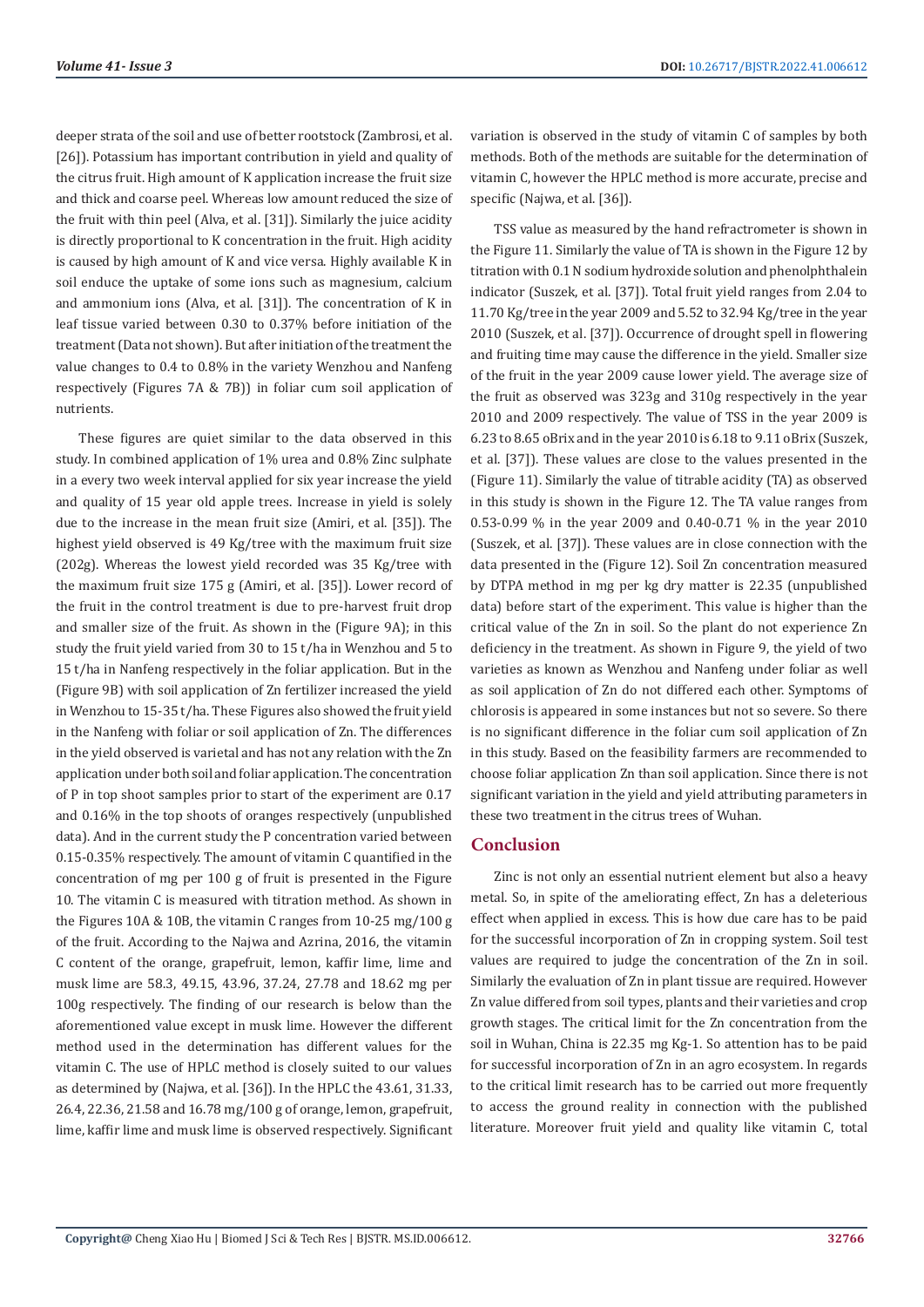soluble solids, titrable acidity etc are increased with the application of Zn in different crops grown. So the human demand for Zn and crop hunger can be satisfied (Krezel, A et al. [38]).

# **Conflict of Interest**

The authors declares that there is no conflict of interest.

# **Acknowledgement**

Special thanks to my brother Ishwor Bhantana, his wife Kopila Pokhrel Bhantana and their only son for hosting my stay in Kathmandu during the write up. Despite the incidence of COVID-19 my wife Sita Paneru Bhantana responded normally to me. Also many many thanks to daughter Alaka Bhantana and Son Alak Bhantana. I pass my gratitude to my father Rudra Prasad Bhantana and mother Nani Maya Bhantana for their blessings and eternal love.

## **References**

- 1. Fageria NK, Barbaso Filho MP, Moreira A, Guimares CM (2009) Fo[Li D,](https://www.tandfonline.com/doi/abs/10.1080/01904160902872826)  [Li X, Han Q, Zhou Y, Dong J, Duan Z, Phosphorus application improved](https://www.tandfonline.com/doi/abs/10.1080/01904160902872826)  [the yield of citrus plants grown for three years in an acid soil in the](https://www.tandfonline.com/doi/abs/10.1080/01904160902872826)  [Three Gorges Reservoir Area Scientia Horticulturae Fertilization of Crop](https://www.tandfonline.com/doi/abs/10.1080/01904160902872826)  [Plants. JPlant Nutri 32\(6\): 1044-1064.](https://www.tandfonline.com/doi/abs/10.1080/01904160902872826)
- 2. [Bhantana P, Timlin D, Rana MS, Moussa MG, Zhihao D \(2020\) How to Cut](https://www.researchgate.net/publication/338852590_How_to_Cut_Down_The_Gap_Between_The_Zn_Requirement_and_Supply_of_Food_Chain_and_Crop_Growth_A_Critical_Review_Citation)  [Down The Gap Between The Zn Requirement and Supply of Food Chain](https://www.researchgate.net/publication/338852590_How_to_Cut_Down_The_Gap_Between_The_Zn_Requirement_and_Supply_of_Food_Chain_and_Crop_Growth_A_Critical_Review_Citation)  [and Crop Growth A Critical Review. Int J Plant Anim Environ Sci 10\(1\):](https://www.researchgate.net/publication/338852590_How_to_Cut_Down_The_Gap_Between_The_Zn_Requirement_and_Supply_of_Food_Chain_and_Crop_Growth_A_Critical_Review_Citation)  [001-026.](https://www.researchgate.net/publication/338852590_How_to_Cut_Down_The_Gap_Between_The_Zn_Requirement_and_Supply_of_Food_Chain_and_Crop_Growth_A_Critical_Review_Citation)
- 3. [Kumar P, Sharma S, Dalal RS \(2012\) Citrus decline in relation to soil](https://arccjournals.com/journal/agricultural-reviews/ARCC564)  [plant nutritional status-a review. Agricultural Re sources 33\(1\): 62-69.](https://arccjournals.com/journal/agricultural-reviews/ARCC564)
- Alloway BJ (2008) Zinc in soils and crop nutrition (2<sup>nd</sup> Edn.) International Zinc Association and International Fertilizer Industry Association Brussels 7(6).
- 5. Cakmak, I Kutman, UB (2017) Agronomic biofortification of cereals with Zinc: A review. Europ J Soil Sci 69(1): 172-180.
- 6. [Swietlik D \(1999\) Zn nutrition in horticultural crops. Hort Rev 23: 109-](https://www.researchgate.net/publication/228033257_Zinc_Nutrition_in_Horticultural_Crops) [178.](https://www.researchgate.net/publication/228033257_Zinc_Nutrition_in_Horticultural_Crops)
- 7. Bhantana P, Timlin D, Rana MS, Moussa MG, Zhihao D (2020) How to Cut Down The Gap Between The Zn Requirement and Supply of Food Chain and Crop Growth A Critical Review. Int J Plant Anim Environ Sci 10(1): 001-026.
- 8. Kumssa DB, Joy EJ, Ander EL, Watts MJ, Young SD, et al. (2015) Dietary calcium and zinc deficiency risks are decreasing but reain Prevalent. Sci Report 5: 10974.
- 9. [Barokah U, Sustanto U, Swamy U, Djoar DW, Parjianto \(2018\) High Zinc](https://www.researchgate.net/publication/323859106_High-zinc_rice_as_a_breakthrough_for_high_nutritional_rice_breeding_program)  [rice as breakthrough for high nutritional rice breeding program IOP conf](https://www.researchgate.net/publication/323859106_High-zinc_rice_as_a_breakthrough_for_high_nutritional_rice_breeding_program)  [series. Earth and environmental science 129\(1\).](https://www.researchgate.net/publication/323859106_High-zinc_rice_as_a_breakthrough_for_high_nutritional_rice_breeding_program)
- 10. [Srivastava AK, singh S \(2009\) Zinc nutrition in Nagpur Mandarin on](https://www.tandfonline.com/doi/abs/10.1080/01904160902943114)  [Haplustert. J Plant Nutri 32\(7\): 1065-1081.](https://www.tandfonline.com/doi/abs/10.1080/01904160902943114)
- 11. Razzaq K, Khan AS, Malik AU, Sahid M, Ullah S (2013) Foliar application of Zinc influences the leaf mineral status vegetative and reproductive growth yield and fruit quality of Kinnow mandarin. J Plant Nutri 36(10): 1479-1495.
- 12. [Ling Q, Huang W, Jarvis P \(2011\) Use of a SPAD-502 meter to measure](https://pubmed.ncbi.nlm.nih.gov/21188527/)  [leaf chlorophyll concentration in Arabidopsis thaliana. Photosynth Res](https://pubmed.ncbi.nlm.nih.gov/21188527/)  [107\(2\): 209-214.](https://pubmed.ncbi.nlm.nih.gov/21188527/)
- 13. [Sumanta N, Haque CI, Nishika J, Suprakash R \(2014\) Spectrophotometric](https://www.cabdirect.org/cabdirect/abstract/20153044304) [Analysis of Chlorophylls and Carotenoids from Commonly Grown Fern](https://www.cabdirect.org/cabdirect/abstract/20153044304) [Species by Using Various Extracting Solvents. Res J Chem Sci 4\(9\): 63-69.](https://www.cabdirect.org/cabdirect/abstract/20153044304)
- 14. [Lu R \(1999\) Analytical methods of soil agrochemistry. China Agricultural](https://www.scirp.org/(S(i43dyn45teexjx455qlt3d2q))/reference/ReferencesPapers.aspx?ReferenceID=833570) [Science and Technology Publishing House Beijing China 5\(6\): 18-99.](https://www.scirp.org/(S(i43dyn45teexjx455qlt3d2q))/reference/ReferencesPapers.aspx?ReferenceID=833570)
- 15. [Katyal JC, Sharma BD \(1991\) DTPA-extractable and total Zn, Cu, Mn,](https://www.sciencedirect.com/science/article/abs/pii/001670619190099F) [and Fe in Indian soils and their association with some soil properties.](https://www.sciencedirect.com/science/article/abs/pii/001670619190099F) [Geoderma 49\(2\): 165-179.](https://www.sciencedirect.com/science/article/abs/pii/001670619190099F)
- 16. [Najwa FR, Azrina A \(2017\) Comparison of vitamin C content in citrus](https://www.researchgate.net/publication/317932897_Comparison_of_vitamin_C_content_in_citrus_fruits_by_titration_and_high_performance_liquid_chromatography_HPLC_methods) [fruits by titration and high performance liquid chromatography \(HPLC\)](https://www.researchgate.net/publication/317932897_Comparison_of_vitamin_C_content_in_citrus_fruits_by_titration_and_high_performance_liquid_chromatography_HPLC_methods) [Methods. Int Food Res J 24\(2\): 726-733.](https://www.researchgate.net/publication/317932897_Comparison_of_vitamin_C_content_in_citrus_fruits_by_titration_and_high_performance_liquid_chromatography_HPLC_methods)
- 17. [Islam MK, Khan MZH, Sarkar MAR, Absar N, Sarkar SK \(2013\) Changes](https://www.hindawi.com/journals/ijfs/2013/939385/) [in acidity TSS and sugar content at different storage periods of the post](https://www.hindawi.com/journals/ijfs/2013/939385/) [harvest mango \(Mangifera indica L.\). influenced by Bavistin DF. Int J](https://www.hindawi.com/journals/ijfs/2013/939385/) [Food Sci.](https://www.hindawi.com/journals/ijfs/2013/939385/)
- 18. [Suszek G, de Souza ED, Nobrega LHP, Pacheco F, Cruz silva, CTA \(2016\)](https://www.researchgate.net/publication/321492324_USE_OF_YIELD_AND_TOTAL_SOLUBLE_SOLIDSTOTAL_TITRATABLE_ACIDITY_RATIO_IN_ORANGE_ON_GROUP_DEFINITION_FOR_STANDARD_DRIS) [Use of yield and total soluble solids total titrable acidity ratio in orange](https://www.researchgate.net/publication/321492324_USE_OF_YIELD_AND_TOTAL_SOLUBLE_SOLIDSTOTAL_TITRATABLE_ACIDITY_RATIO_IN_ORANGE_ON_GROUP_DEFINITION_FOR_STANDARD_DRIS) [on group definition for standard DRIS. Rev Bras Frutic 39\(4\): 876.](https://www.researchgate.net/publication/321492324_USE_OF_YIELD_AND_TOTAL_SOLUBLE_SOLIDSTOTAL_TITRATABLE_ACIDITY_RATIO_IN_ORANGE_ON_GROUP_DEFINITION_FOR_STANDARD_DRIS)
- 19. [Dewal GS, Pareek RG \(2004\) Effect of phosphorous, sulphur and zinc on](https://www.researchgate.net/publication/290611273_Effect_of_phosphorus_sulphur_and_zinc_on_growth_yield_and_nutrient_uptake_of_wheat_Triticum_aestivum) [growth yield and nutrient uptake of wheat \(Triticum aestivum L.\). Int J](https://www.researchgate.net/publication/290611273_Effect_of_phosphorus_sulphur_and_zinc_on_growth_yield_and_nutrient_uptake_of_wheat_Triticum_aestivum) [Agron 49\(3\): 160-162.](https://www.researchgate.net/publication/290611273_Effect_of_phosphorus_sulphur_and_zinc_on_growth_yield_and_nutrient_uptake_of_wheat_Triticum_aestivum)
- 20. [Kandoliya RU, Sakarvadiya HL, Kunjadiya BB \(2018\) Effect of zinc and](https://www.researchgate.net/publication/327419029_Effect_of_zinc_and_iron_application_on_leaf_chlorophyll_carotenoid_grain_yield_and_quality_of_wheat_in_calcareous_soil_of_Saurashtra_region) [iron application on leaf chlorophyll, carotenoid grain yield and quality](https://www.researchgate.net/publication/327419029_Effect_of_zinc_and_iron_application_on_leaf_chlorophyll_carotenoid_grain_yield_and_quality_of_wheat_in_calcareous_soil_of_Saurashtra_region) [of wheat in calcareous soil of Saurashtra region. Intl J Chem Stud 6\(4\):](https://www.researchgate.net/publication/327419029_Effect_of_zinc_and_iron_application_on_leaf_chlorophyll_carotenoid_grain_yield_and_quality_of_wheat_in_calcareous_soil_of_Saurashtra_region) [2092-2096.](https://www.researchgate.net/publication/327419029_Effect_of_zinc_and_iron_application_on_leaf_chlorophyll_carotenoid_grain_yield_and_quality_of_wheat_in_calcareous_soil_of_Saurashtra_region)
- 21. [Kandoliya RU, Kunjadia BB \(2018\) Effect soil and foliar application of](http://www.biosciencejournals.com/archives/2018/vol6/issue4/6-4-27) [zinc and iron on micronutrients uptake by wheat in calcareous soil.](http://www.biosciencejournals.com/archives/2018/vol6/issue4/6-4-27) [European J Biotech Bioscience 6\(4\): 65-69.](http://www.biosciencejournals.com/archives/2018/vol6/issue4/6-4-27)
- 22. [Uddling J, Gelang Alfredsson J, Piikki K, Pleijel H \(2007\) Evaluating the](https://pubmed.ncbi.nlm.nih.gov/17342446/) [relationship between leaf chlorophyll concentration and SPAD 502](https://pubmed.ncbi.nlm.nih.gov/17342446/) [chlorophyll meter readings. Photosynth Res 91\(1\): 37-46.](https://pubmed.ncbi.nlm.nih.gov/17342446/)
- 23. [Roccuzzo G, Zanotelli D, Allegra M, Giurida A, Torrisi BF, et al. \(2012\)](https://www.researchgate.net/publication/232250837_Assessing_nutrient_uptake_by_field-grown_orange_trees) [Assessing nutrient uptake by field grown orange trees. Eur J Agron](https://www.researchgate.net/publication/232250837_Assessing_nutrient_uptake_by_field-grown_orange_trees) [41\(41\):73-80.](https://www.researchgate.net/publication/232250837_Assessing_nutrient_uptake_by_field-grown_orange_trees)
- 24. [Roccuzzo G, Scandellari F, Allegra M, Torrisi B, Stagno F, et al. \(2017\)](https://www.researchgate.net/publication/320457863_Seasonal_dynamics_of_root_uptake_and_spring_remobilisation_of_nitrogen_in_field_grown_orange_trees) [Seasonal dynamics of root uptake and spring remobilisation of nitrogen](https://www.researchgate.net/publication/320457863_Seasonal_dynamics_of_root_uptake_and_spring_remobilisation_of_nitrogen_in_field_grown_orange_trees) [in field grown orangetrees. Sci Hortic 226: 223-230.](https://www.researchgate.net/publication/320457863_Seasonal_dynamics_of_root_uptake_and_spring_remobilisation_of_nitrogen_in_field_grown_orange_trees)
- 25. [Fan Z, Xiong H, Luo Y, Wang Y, Zhao H, et al. \(2020\) Fruit Yields Depend](https://www.mdpi.com/2073-4395/10/12/1988) [on Biomass and Nutrient Accumulations in New Shoots of Citrus Trees.](https://www.mdpi.com/2073-4395/10/12/1988) [Agronomy 10\(12\).](https://www.mdpi.com/2073-4395/10/12/1988)
- 26. [Zambrosi FCB, Mesquita GL, Tanaka FAO \(2013\) Assessment of leaf](https://pubag.nal.usda.gov/catalog/6875318) [ultrastructure offers insights into mechanisms regulating sugarcane](https://pubag.nal.usda.gov/catalog/6875318) [performance under low phosphorus stress. Acta Physiol Plant 42\(2\):](https://pubag.nal.usda.gov/catalog/6875318) [1-7](https://pubag.nal.usda.gov/catalog/6875318).
- 27. [Martinez Alcantara B, Iglesias DJ, Reig C, Mesejo C, Agusti M, et al. \(2015\)](https://pubmed.ncbi.nlm.nih.gov/25588695/) [Carbon utilization by fruit limits shoot growth in alternate-bearing](https://pubmed.ncbi.nlm.nih.gov/25588695/) [citrus trees. J Plant Physiol 176: 108-117.](https://pubmed.ncbi.nlm.nih.gov/25588695/)
- 28. Martínez Fuentes A, Mesejo C, Muñ[oz Fambuena N, Reig C, Gonz](https://www.researchgate.net/publication/257148226_Fruit_load_restricts_the_flowering_promotion_effect_of_paclobutrazol_in_alternate_bearing_Citrus_spp)ález Mas [MC, et al. \(2013\) Fruit load restricts the flowering promotion effect of](https://www.researchgate.net/publication/257148226_Fruit_load_restricts_the_flowering_promotion_effect_of_paclobutrazol_in_alternate_bearing_Citrus_spp) [paclobutrazol in alternate bearing Citrus spp. Sci nHortic 151: 122-127.](https://www.researchgate.net/publication/257148226_Fruit_load_restricts_the_flowering_promotion_effect_of_paclobutrazol_in_alternate_bearing_Citrus_spp)
- 29. [Li D, Li X, Han Q, Zhou Y, Dong J, et al. \(2020\) Phosphorus application](https://pubag.nal.usda.gov/catalog/7045723) [improved the yield of citrus plants grown for three years in an acid soil](https://pubag.nal.usda.gov/catalog/7045723) [in the Three Gorges Reservoir Area. Scientia Horticulturae 273: 109596.](https://pubag.nal.usda.gov/catalog/7045723)
- 30. Alva AK, Paramasivam A (1998) An evaluation of nutrient removal by citrus fruits. Reprint Fla State Hot Soc 38(4).